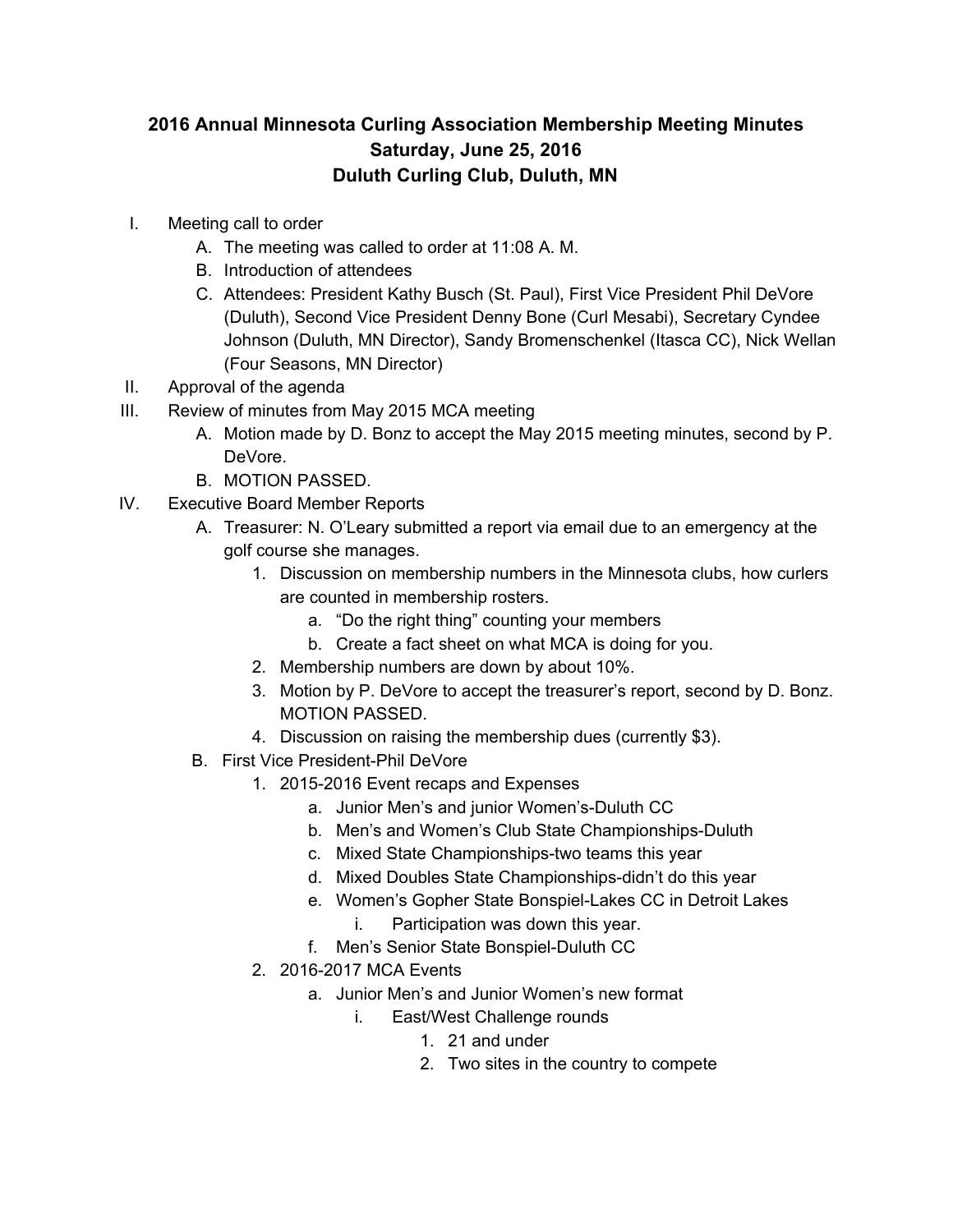- 3. Minnesota will be in the West Challenge round, but may send some teams to East and West-it will be determined by the USCA.
- 4. St. Paul will take a challenge round.
- ii. Addition of Under 18 Playdowns
	- 1. Will be set up like the Men's and Women's Club Championships. It is a regional event.
	- 2. Need a new date and new site for the U-18 playdowns.
		- a. Possible dates for U18 Playdowns: Jan 27-29, Feb 3-5, Feb 17-19
		- b. Hold a national event MCA gives a stipend: \$1000 Week, \$750 for 5 day event
		- c. Regional event is held at your club, MCA will provide a stipend to hold a regional event
	- 3. U18 National Championships will be March 8-12, 2017, site TBD
- b. Men's and Women's Club State Championships
	- i. Site: Hibbing
	- ii. Dates: January 20-22, 2017; probably will need Thursday, January 19th for the competition.
	- iii. Basic rotation has been: Hibbing, Bemidiji, Curl Mesabi, St. Paul, Duluth
- c. Mixed State Championships
	- i. Site: Two Harbors
	- ii. Dates: February 24-26, 2017
- d. Mixed Double State Championships
	- i. TBD
- e. Women's Gopher State Bonspiel
	- i. Possible site is Mankato, MN
	- ii. Dates TBD
- f. Men's Senior State Bonspiel
	- i. This event is organized by it's own group.
	- ii. Site and dates TBD
- 3. Head official
	- a. Joe Zezel has resigned as MCA head official.
		- i. Phil DeVore will talk with him in regards to dividing the duties of officiating out throughout the state.
	- b. Discussion on regional people to help cover the officiating duties, ideas are listed below:
		- i. Duluth area: Glen and Yvonne Novak
		- ii. Hibbing area: Joe Zezel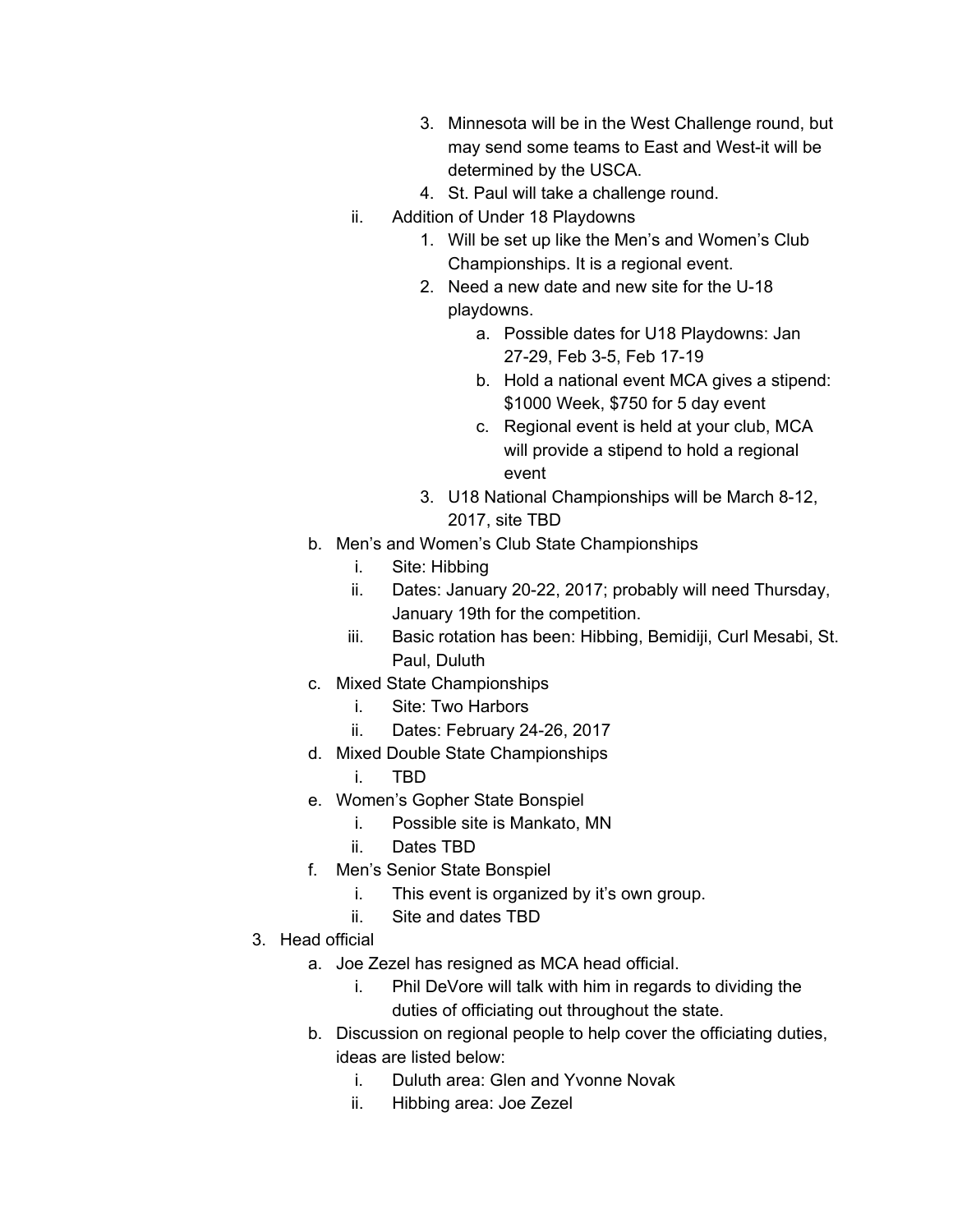- iii. St. Paul area: need someone
- iv. Bemidji area: need someone (Brian Glen?)
- v. Southern MN area
- c. Stipend for officials Glenn and Yvonne Novak
	- i. Motion: Pay a \$300 stipend to Glenn and Yvonne Novak for their officiating services for the 2015-2016 season.
	- ii. Motion made by Cyndee Johnson, second by Nick Wellan. MOTION PASSED.
- 4. Point of interest-ice technician
	- a. Regional ice technician courses are available for members to attend for a fee.
	- b. New rules on brooms will be forthcoming after the Broom Summit in Canada.
- C. Second Vice President Denny Bonz
	- 1. D. Bonz will work on a printed 2016-2017 MCA Calendar
	- 2. Google MCA calendar on the website
- D. USCA Board of Directors:
	- 1. MN Director: Cyndee Johnson
		- a. Stick Policy
		- b. Transgender Policy
	- 2. MN Director: Nick Wellan
		- a. Next USCA Board of Directors conference call July 28
		- b. Annual USCA Member's Assembly Meeting
			- i. Site: Tempe, AZ
			- ii. Dates: October 13-16, 2016
- E. President Kathy Busch
	- 1. Updated MCA website
	- 2. Draft of revised MCA by-laws
		- a. In progress
	- 3. Social media which is best to use: Twitter, Facebook, Instagram
	- 4. News from member clubs
		- a. Sandy Bromenschenzel gave an update on Itasca Curling Club.
		- b. Tony Gilbert gave an update on the Thief River Falls Curling Club.
		- c. Kathy Busch visited the newest Minnesota curling club in Chaska. She also visited Alexandria, Willmar, Cambridge, and Detroit Lakes.
		- d. Denny Bonz gave an update on Curl Mesabi Curling Club.
	- 5. Resource page on website for USCA event host guide.
- V. Election of MCA Representative to the USCA Board of Directors
	- A. Motion: Nominate Cyndee Johnson as USCA Minnesota Director for a two year term.
		- 1. Motion by Denny Bonz, second by Phil DeVore. MOTION PASSED.
- VI. Election of 2016-17 officers: